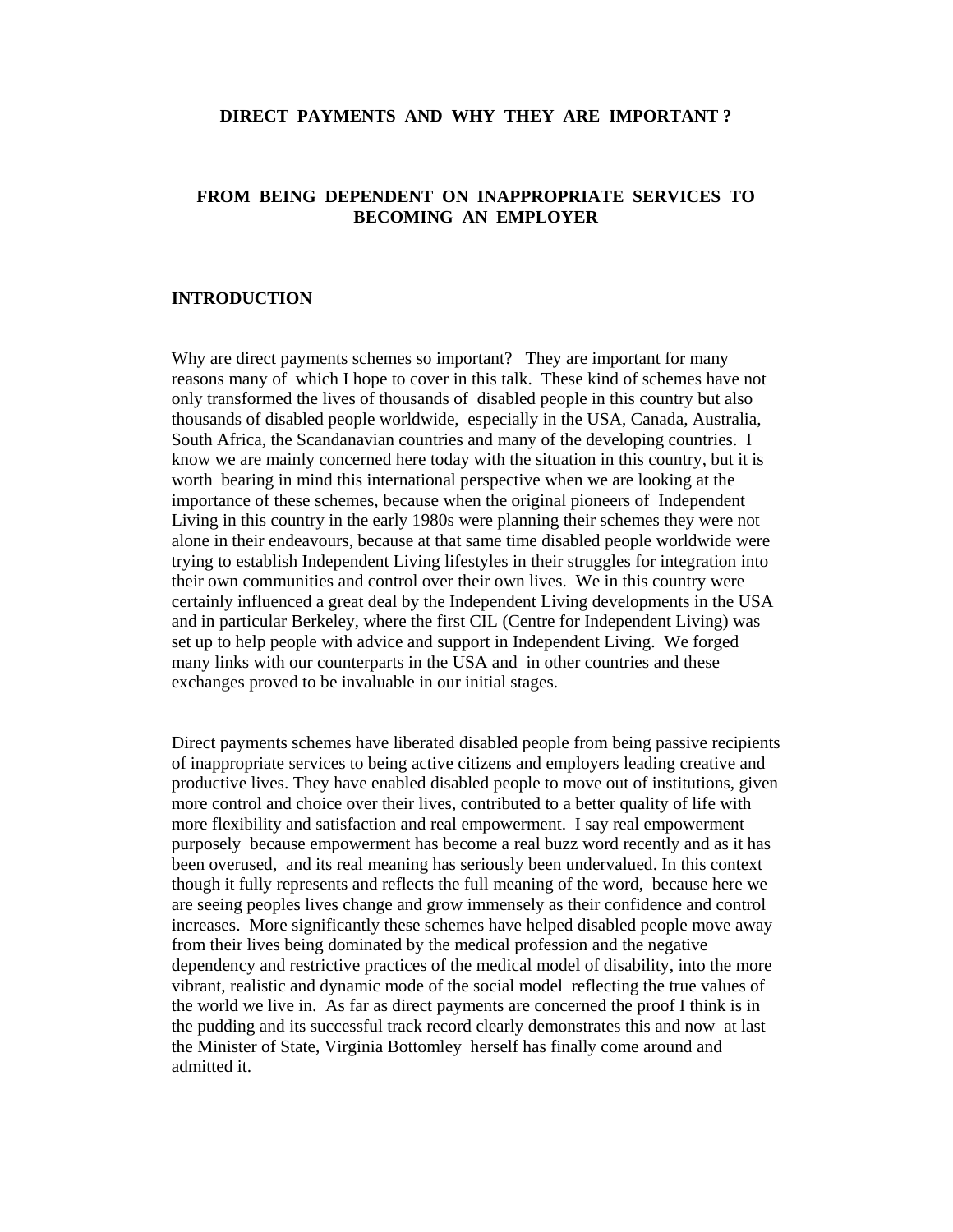## **BACKGROUND**

I think it is important to put the whole thing into context and reiterate and remind ourselves how and why these schemes started, because not only is it significant in terms of individual disabled people taking control of their own lives, but also disabled people collectively organising themselves in a unified voice to improve their lot in their struggle for their civil and human rights. And that means not only the right to have to have control over basic daily living tasks - such as when to get up, go to bed, go to the toilet, when and what to eat - but also the right to have personal relationships, to be a parent, to have equal access to education, training, employment and leisure activities and the right to participate in the life of the community. The development of the Independent Living Movement is inseparable from that of the disabled peoples' Civil Rights movement. Independent Living is a totally holistic approach to life: personal, social, political and philosophical.

The unique and indisputable feature of Independent Living and direct payment schemes is that they were created, designed, established and developed by disabled people and not by professionals - hence the reason for their success. Disabled people are the experts in this field and always will be. They were created to enabled disabled people have more control and choice in their lives, and be involved in all the major decisions about their lives with the ultimate aim of living intrinsically in the community with everybody else and not segregated in institutions. This is where it started. The situation has moved on from here but institutions are still a threat. Independent Living was and still is an equal opportunities issue. It should be for all disabled people who want and choose it. There should be no distinctions regardless of disability, gender, ethnic background, sexual orientation or age.

As I just implied in this country the Independent Living Movement has its roots in that struggle to liberate people from institutions during the 1970s and 1980s. Those early negotiated arrangements by disabled individuals with their respective authorities formed the basis for a workable model for direct payments schemes and through the Independent Living Movements' network a continuity for developing and improving them. As well as this with the development of CILs and other organisations run and controlled by disabled people they provided an ideal infrastructure and framework to help support, inform and advise potential and existing users with their schemes. This is undoubtedly one of the main reasons for their successful record. And on a political level with the development of BCODP (British Council of Disabled People) the national, democratic, representative organisation of disabled people, it provided a unified voice with considerable influence to promote its cause and none better than in its campaign over the last 6 years for direct payments which has now proved its point. BCODP itself has over 100 organisations throughout the country.

### **SELF ASSESSMENT**

One of the primary and philosophical premises of Independent Living is selfassessment. This is based on the notion that the individual best knows their own needs, are the experts in this and experience it directly and if necessary together with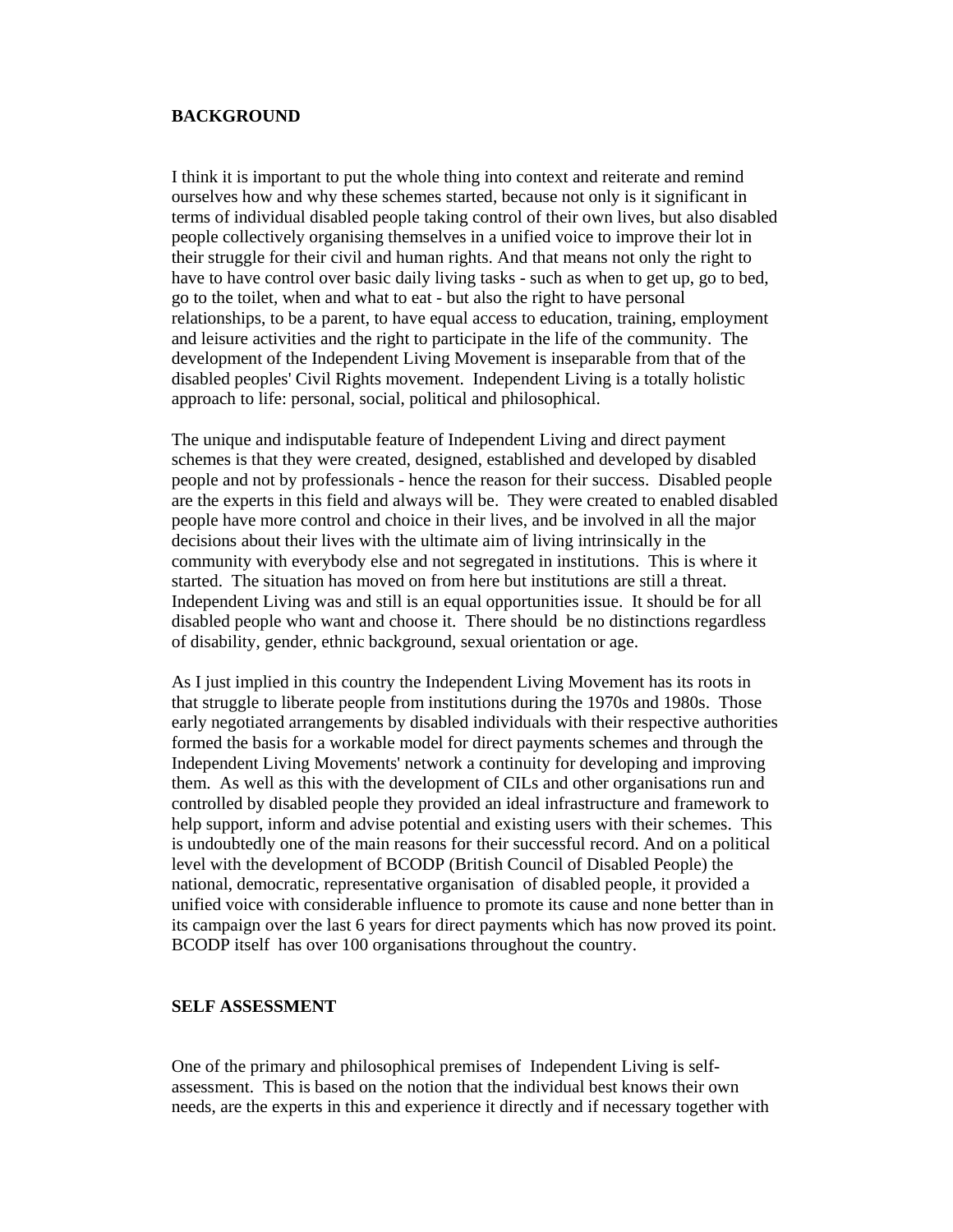their disabled peers are best at arriving at an accurate and more appropriate assessment and appraisal of the situation. Obviously in order for the scheme to be accepted by the social services it then needs to be agreed in partnership by the care manager or social services representative so that it can then be put through the system. I do not use partnership too lightly here either because there have been cases where professionals have taken the lead and it has often led to schemes going wrong. We believe that if the assessment is right from the start there should not be any problems. It is of our belief in Hampshire that the early Independent Living advocates were in fact the first care managers on the scene, a long time before community care got going.

### **SELF ORGANISATION AND DECISION MAKING**

Independent Living is all about taking control of ones life and developing more choices and options. This happens because the individual assumes responsibility in all the decisions that affect ones life. This is encapsulated in the term some authorities use to define IL practitioners ie. SOCS(Self Operated Care Schemes). The main notion here being the aspect of self-operated and self-directed. In other words all direction, organisation, supervision, training etc. resides with the disabled person and all the decision making processes that go along with this. It was once said that IL is about identifying choices, and being able to come up with alternative solutions when needed, and sometimes this requires the ability to be able to think fast and be well organised, especially in the case of an emergency situation arising this is paramount. It is the self development that occurs in this process which is what real empowerment is about. Also the skills that are developed can ultimately help disabled people into real and gainful employment.

#### **QUALITY OF LIFE AND FLEXIBILITY**

This is one of the main findings of the research done by Morris and Kestenbaum and more recently Zarb in "Cashing in on Independence" on behalf of BCODP. One of the main features of IL is undoubtedly the high quality of life and satisfaction which is experienced and gained by disabled people. Improvement in the quality of ones life not only means more personal, social and vocational satisfaction but also usually means peoples health and general well-being tends to be better. It has other spin offs like a more positive approach to life generally and good personal and social relationships which can be helpful in ones attitude and relationship to ones assistants. However people are people with an impairment or not and we should not expect DP to be more saintly than others, so they will have the occasional inter-personal and communicational difficulties and problems like everyone else, and will deal with them accordingly.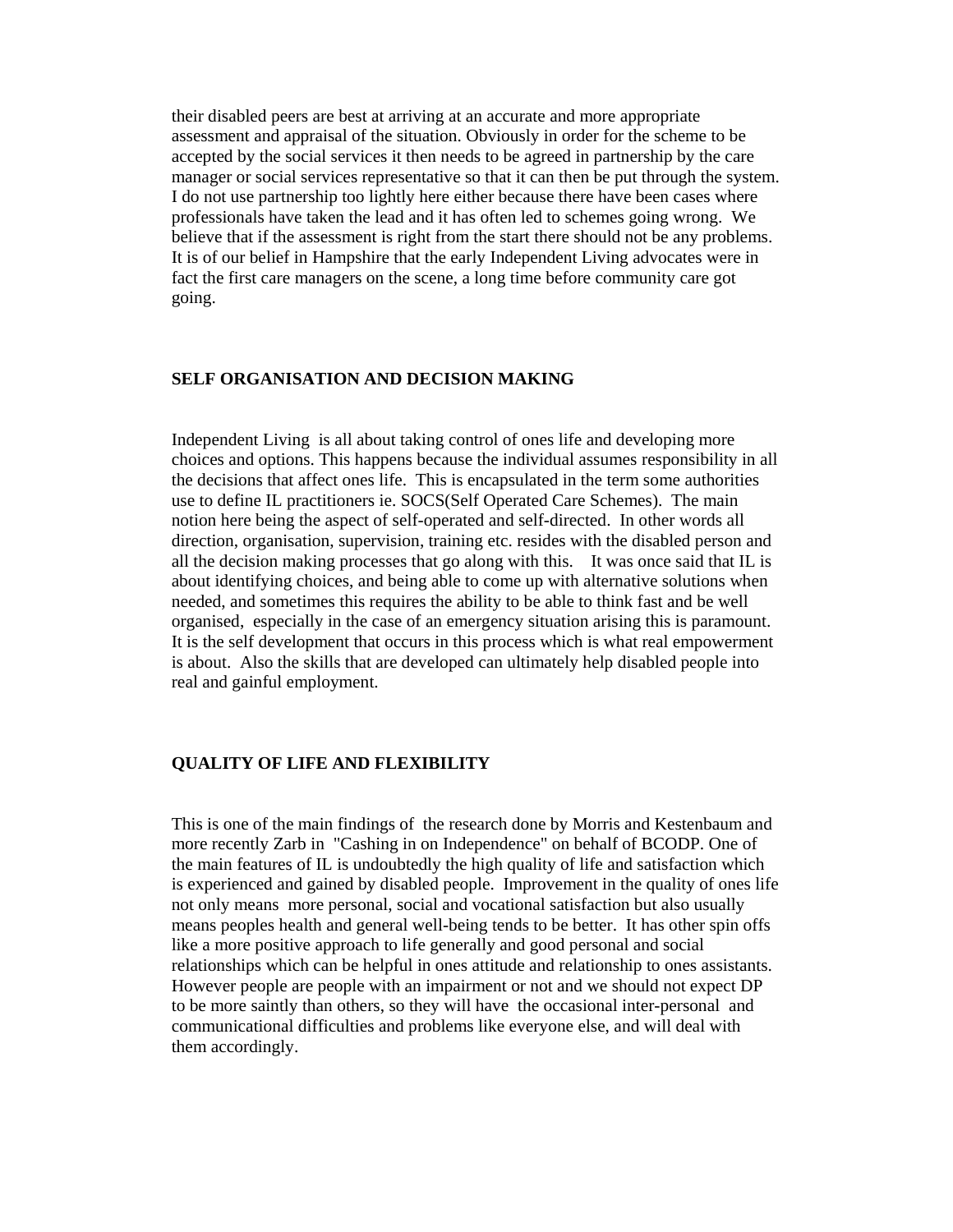## **BEING AN EMPLOYER**

This is the area where we have seen the biggest changes. What a contrast on the one hand disabled people, either being in institutions or dependent on fragmented unsatisfactory local services in a very passive role to being a responsible employer and having to take on all the many tasks and responsibilities that go along with this, which is like running a small business. As well as keeping abreast with all the administrative and financial aspects like keeping records, doing the PAYE schemes, getting adequate insurance cover, drawing up job descriptions and contracts and conditions of employment - there are also the practical aspects like advertising, interviewing, employing, training and supervising and directing etc. Some people have these qualities naturally but others need to develop these skills and this is where the disabled peoples' movement is valuable in providing this type of training, advocacy and support. Some organisations have refined this knowledge, expertise and training to a fine art. This is an area where the support factor is crucial and with many people it can be an on-going process and where the role of advocates and administrators can be an integral feature of some peoples schemes. This peer support was absolutely crucial when we first got our schemes going. We would often help each other out in both advice and practice.

### **EMPOWERMENT.**

Already in what I have said I have outlined a number of areas where disabled people have directly become empowered by living independently eg. taking control of their lives, creating choices, being decisive and assertive, articulating their needs, being an employer, and being an advocate just to mention a few. As well as these more individual qualities there is also empowerment in terms of raising ones awareness and becoming committed to a cause and the politicisation that goes along with this process. This is certainly the case with Independent Living advocates and activists who are not only running their own schemes but are committed to the objectives of the Independent Living Movement which is inextricably tied up with the campaign for equal rights, which as you know is again gaining momentum.

## **IN CONCLUSION**

I think there is more than enough positive experience and evidence to support the whole direct payments issue and campaign and personally I do not see any problems. The usual ones of accountability, abuse, exploitation of workers, irresponsibility, inability to cope, risk factors and so on will continue to prevail but as I said earlier the proof is in the many success stories and the numbers that have achieved it, both quality and quantity and at the end of the day it is still only up to those who choose to do it and that is how it should stay. I look forward to the day when a conference like this is not necessary and direct payments are the norm.